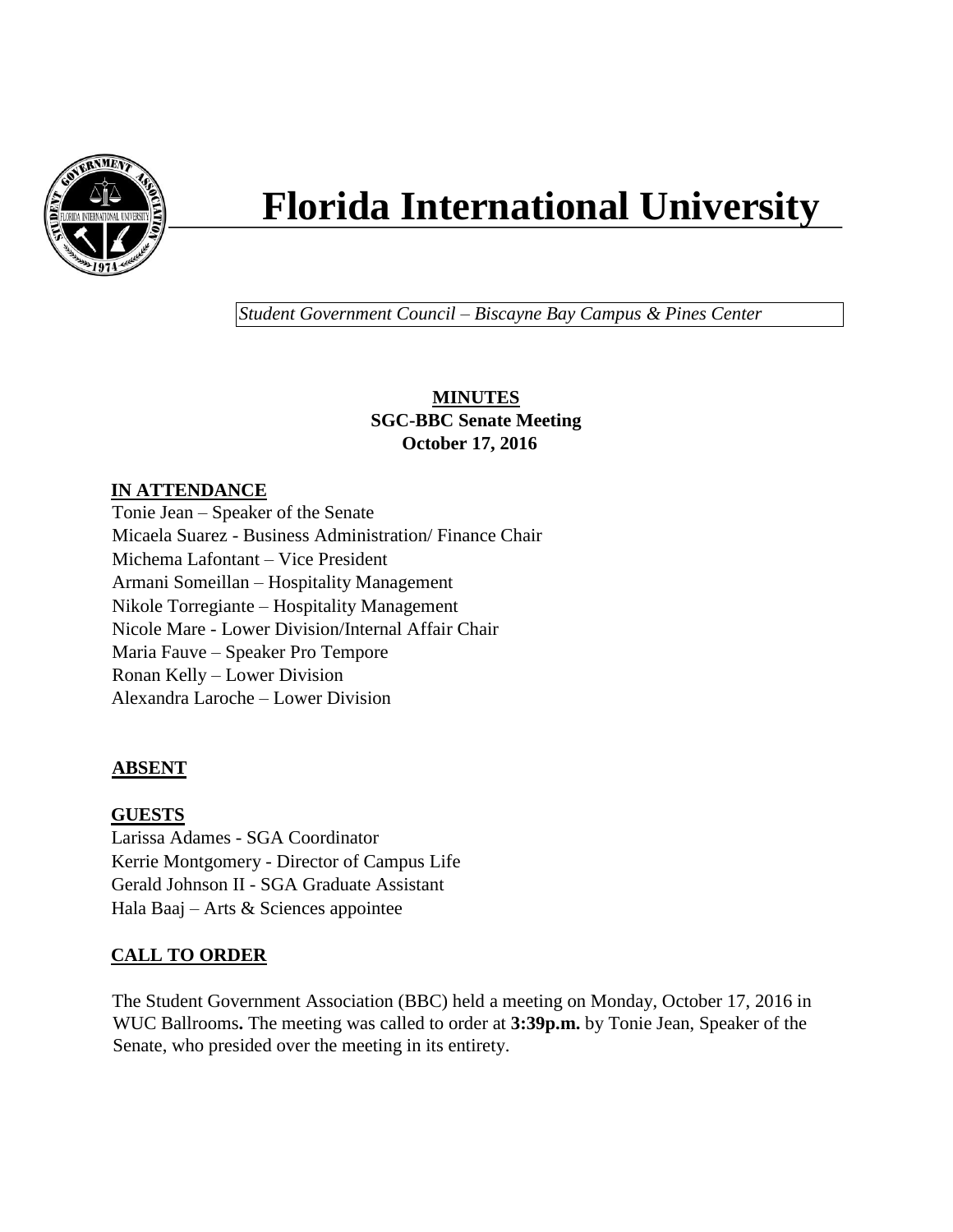## **Minutes Approval**

Speaker Jean entertain a motion.

Senator Suarez moved to table the minute meeting from the September  $26<sup>th</sup>$ , October  $3<sup>rd</sup>$ , and October  $10^{th}$  to October  $17^{th}$ .

Senator Mare seconded the motion.

By a unanimous decision, the motion was passed.

#### **SPEAKER REPORT**

- Speaker Jean said that Homecoming Week started with the concert yesterday.
- Speaker Jean said that the Homecoming dance will be this Friday.
- Speaker Jean said to make sure that everyone signs the waiver for the homecoming float.
- Speaker Jean said that the food survey was approved.
- Speaker Jean said that there should be an A-board for the senate meeting.
- Speaker Jean said that the Halloween Mixer will be October 31th at 2:30 p.m.

#### **VICE-PRESIDENT'S REPORT**

• No Report

#### **SPEAKER-PRO TEMPORE REPORT**

• No Report

#### **FINANCE CHAIR REPORT**

• Senator Suarez said that the survey was approved

#### **INTERNAL AFFAIRS REPORT**

- Senator Mare said to write the day on the time cards.
- Senator Mare said to send her any questions about turning the time card.

#### **STUDENT ADVOCACY REPORT**

• Senator Someillan said that he will get the Hospitality Advisor to send an email blast to all the students.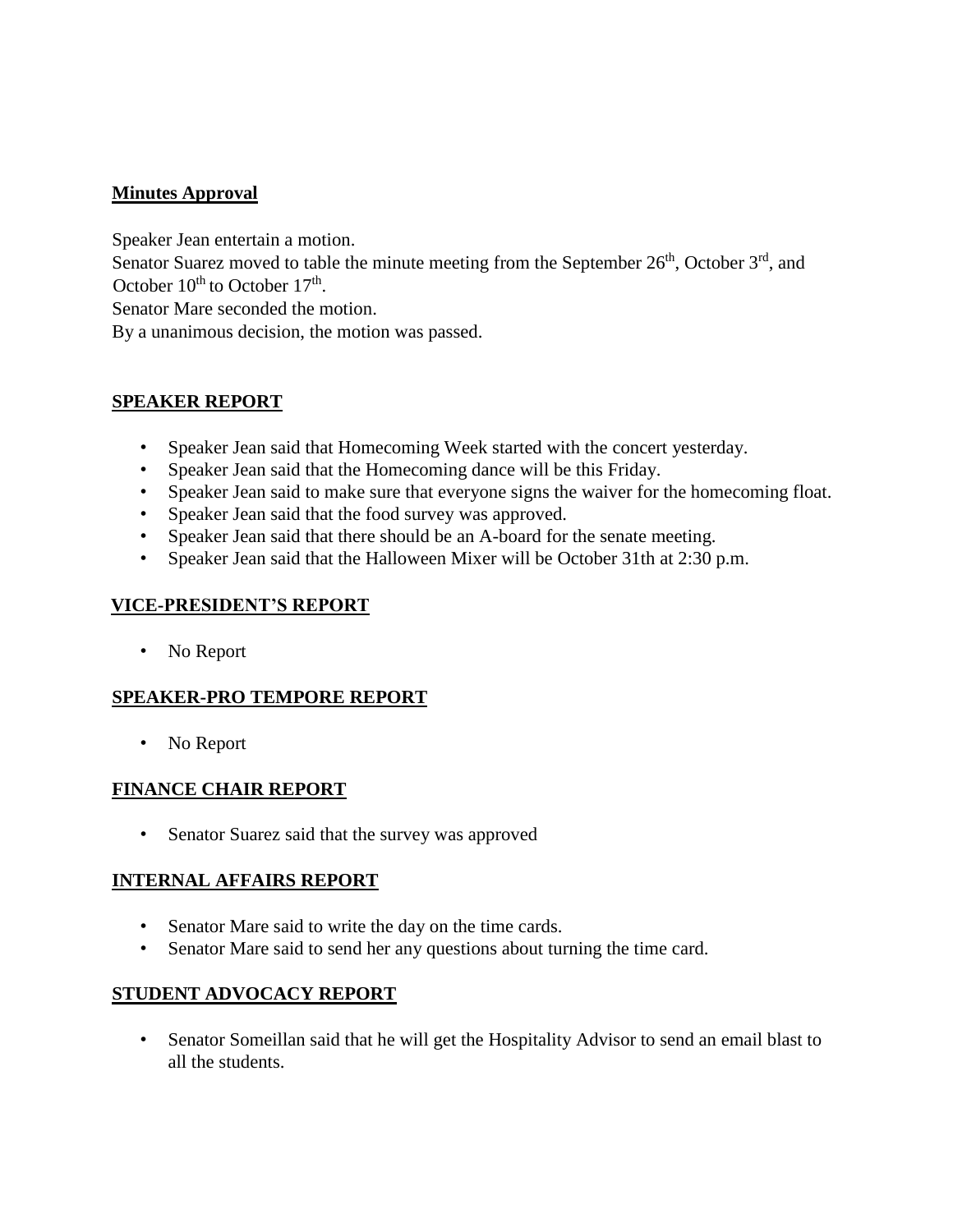#### **ADVISOR REPORT**

- Ms. Adames said that the United Way bake sale will be next Monday, October 24th from 11-1 p.m.
- Ms. Adames said to please support her and Marcy.
- Ms. Adames said that there will be an event to smash a car this Friday outside of housing.
- Ms. Adames said that she emailed people about 1 on 1 scheduling.

#### **NEW BUSINESS**

#### **A. Operational Review Nomination**

Senator Laroche self-nominated herself for the Operational Review Chair. Senator Someillan seconded the nomination. By a unanimous decision, the nomination was passed.

Senator Laroche presented herself for the Operational Review Chair.

Speaker Jean entertained a motion.

Senator Mare moved to appoint Senator Laroche to Operational Review Chair. Senator Suarez seconded the motion.

Roll Call Vote:

Senator Jean – Yay Senator Torregiante - Yay Senator Suarez – Yay Senator Someillan – Yay Senator Kelly – Yay Senator Mare – Yay Senator Fauve – Yay Senator Laroche - Yay

By a unanimous vote of 8/0/0, Senator Laroche was appointed Operational Review Chair.

#### **B. Hala Baaj – Arts & Science Senator**

Hala Baaj presented herself for the Arts & Science Senator Position.